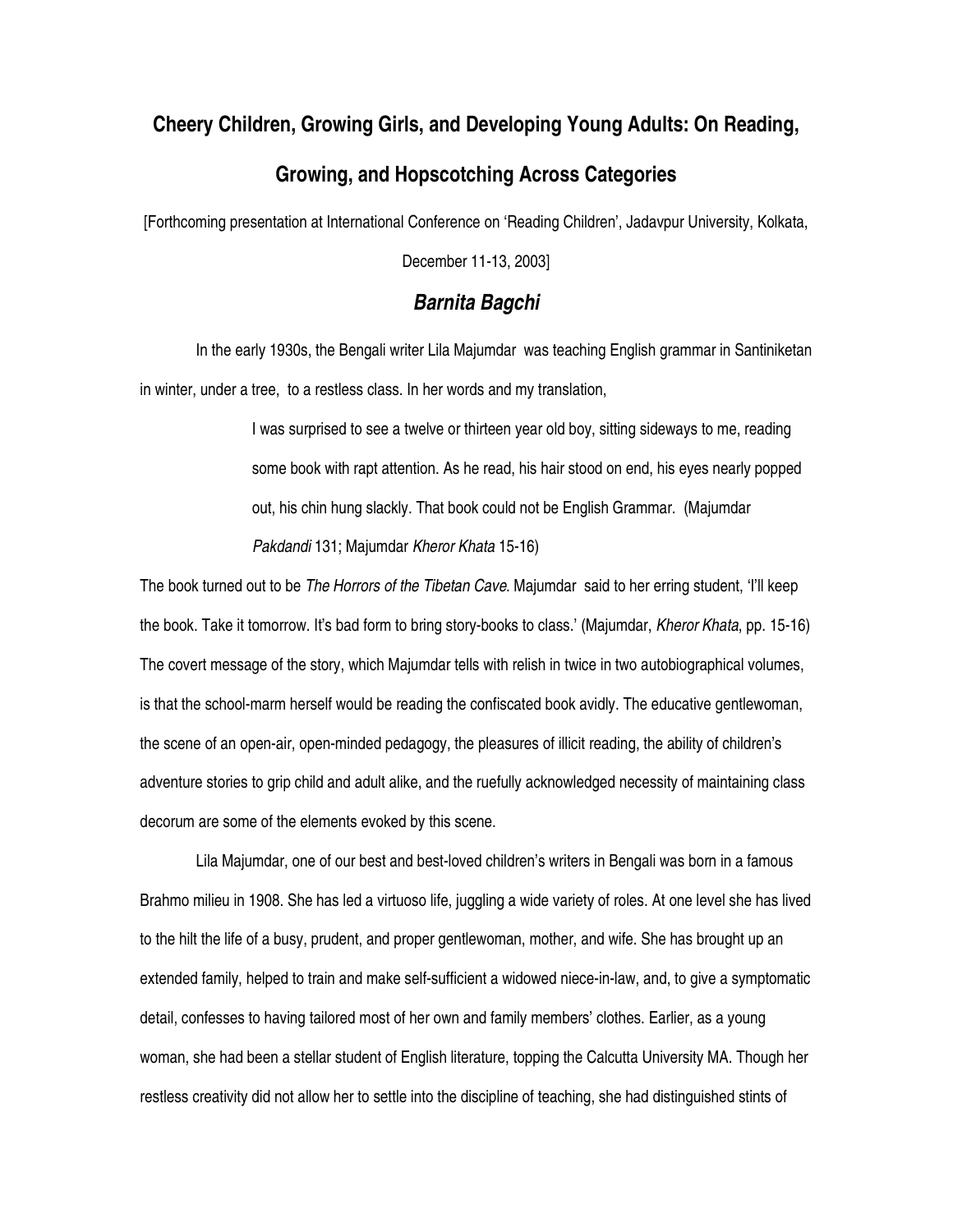school and college teaching, having been head-hunted by Rabindranath Tagore. She wrote bestselling cookbooks and household hint books which are benchmarks of excellence in their field, worked successfully for years in All India Radio (1956-63), and took active interest and part in social welfare activities organised by pioneering civil society organizations. A niece of the writer, printer, publisher, and editor Sukumar Ray, and an aunt of Satyajit Ray, she collaborated with the latter in reviving the pioneering children's magazine *Sandesh*.

Her children's books, such as *Din Dupure*, *Padipisir Barmi Baksa*, and *Halde Pakhir Palak* are some of the best fantasy, adventure, and ghost stories in Bengali, the sensitivity and zany imagination of which have kept readers in thrall for decades. In my opinion, she is the true heir to the glorious zaniness, fantastical imagination, humour, and endless literary creativity of Sukumar Ray: may I confess that as a writer of children's literature I find her incomparably superior to Satyajit.

Another part of Majumdar's oeuvre lies in the lesser-known, but beautifully written works she penned in the romantic suspense and female gothic mode, blending female *bildung* and thriller-like plots. She also wrote autobiographical works that allow us see how her imaginative and creative worlds blossomed, first in a distinguished Brahmo milieu and then in a marital Hindu household. The pleasures and perils of a *bhadramahila* writer, from infancy to old age, are captured in these memoirs.

Lila Majumdar's audacity of imagination in her works of fantasy and adventure has never ceased to amaze me, all the more so since she maintained a quiet, proper, gentlewomanly existence, while hopscotching across all sorts of categories. This paper is about such hopscotching, and in turn jumps over many disciplinary categories, from literature to gender studies to development studies. The child intently at play over the scrawled squares of the hopscotch board, with touchingly ludic concentration, is the obvious hovering presence in my paper. This child is a girl, but she mutates into the human, the not-girl and not-boy, as much as into the growing young girl, and finally into the full-grown reading and writing human being and woman. She is also a subject of reading in another way, when she as growing child gets 'read' by grown-up professionals trying to understand the perceptions and narratives of 'stakeholders in developmental processes', as the professional argot puts it: the importance of imagination, empathy, and according priority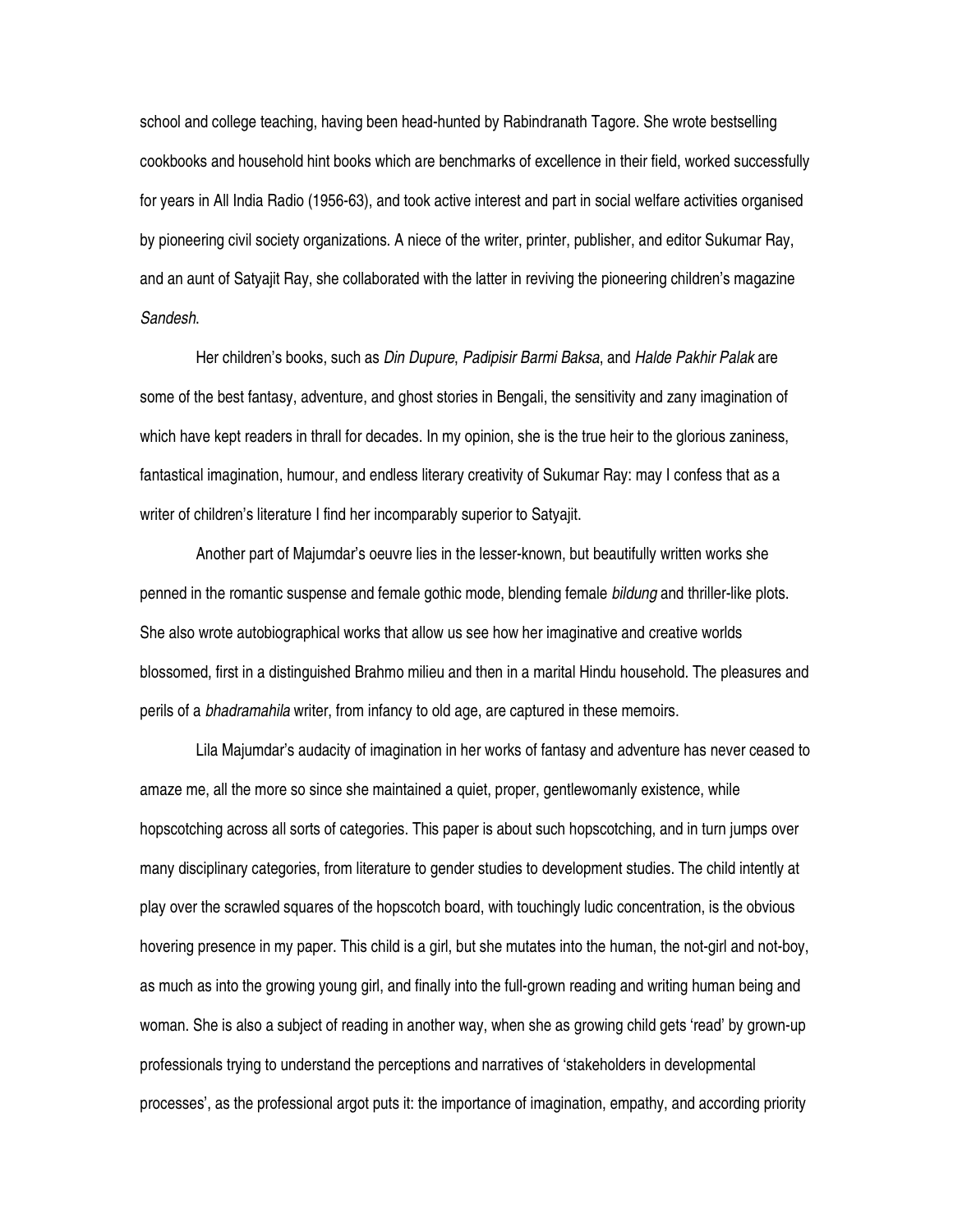to the child's own perception, rather than the manacles of adult professional traitjackets, are vital to the success of such processes.

Also shaping the paper is my own voice, itself juggling a multiplicity of roles, and seeing how a synthesis can be achieved between them. At one level this is the voice of the interdisciplinary academic who brings a literary training to bear on the field of development studies, where with increasing urgency experts try to record voices and to read subjectivities for their narratives and perceptions of development. I am particularly interested in girls' narratives, just as I am in women's writing in India and Britain. Yet such gendered voices are also human voices, and the category of 'girl', 'boy', 'woman', or 'man' is donned and doffed in complex, often intransigent ways. And it is at that complex level of gendering and ungendering that a writer such as Majumdar is such a powerful, playful, and creative presence.

I also speak as an avid, admiring reader of Majumdar's fiction, whether for children or women, and seek to bring together how one read simultaneously, and with immense pleasure, as child, as young adult, and as developing female subject in 1980s Kolkata, and beyond. Between the ages of ten and sixteen, we know, one is all at once, bewilderingly, and excitingly, a child, a teenager, a gendered subject, and a young adult. One reads for pleasure, if one has suitable access, hopscotching across a whole variety of categories. I ask what the ramifications are and were, of growing through reading, especially of growing up a girl, and a particular kind of proper young girl, anxious to grow, but happy to alternate between childhood, girlhood, and adulthood. For in the case of my peer group, one grew up, grew inwards, grew out, and grew into someone or multiple someones, largely through 'rectangular things', John Fowles' marvellous coinage in *Daniel Martin*.

I draw on memory and personal experience, as a privileged, eclectic, promiscuous, and perhaps precocious reader. Such readers as myself were common, in a city, a milieu, and a class, that still produces an avid breed of sophisticated readers. Always ready to mythologise its reading practices, Calcutta in my childhood and teens yielded freedom and a diversity of spaces to read. One read books from pavement bookshop-cum-circulating libraries in Gariahat, from more established circulating libraries which had their own shuttered shops in the same area, such as the famous Orchid, and from children's libraries of the ex-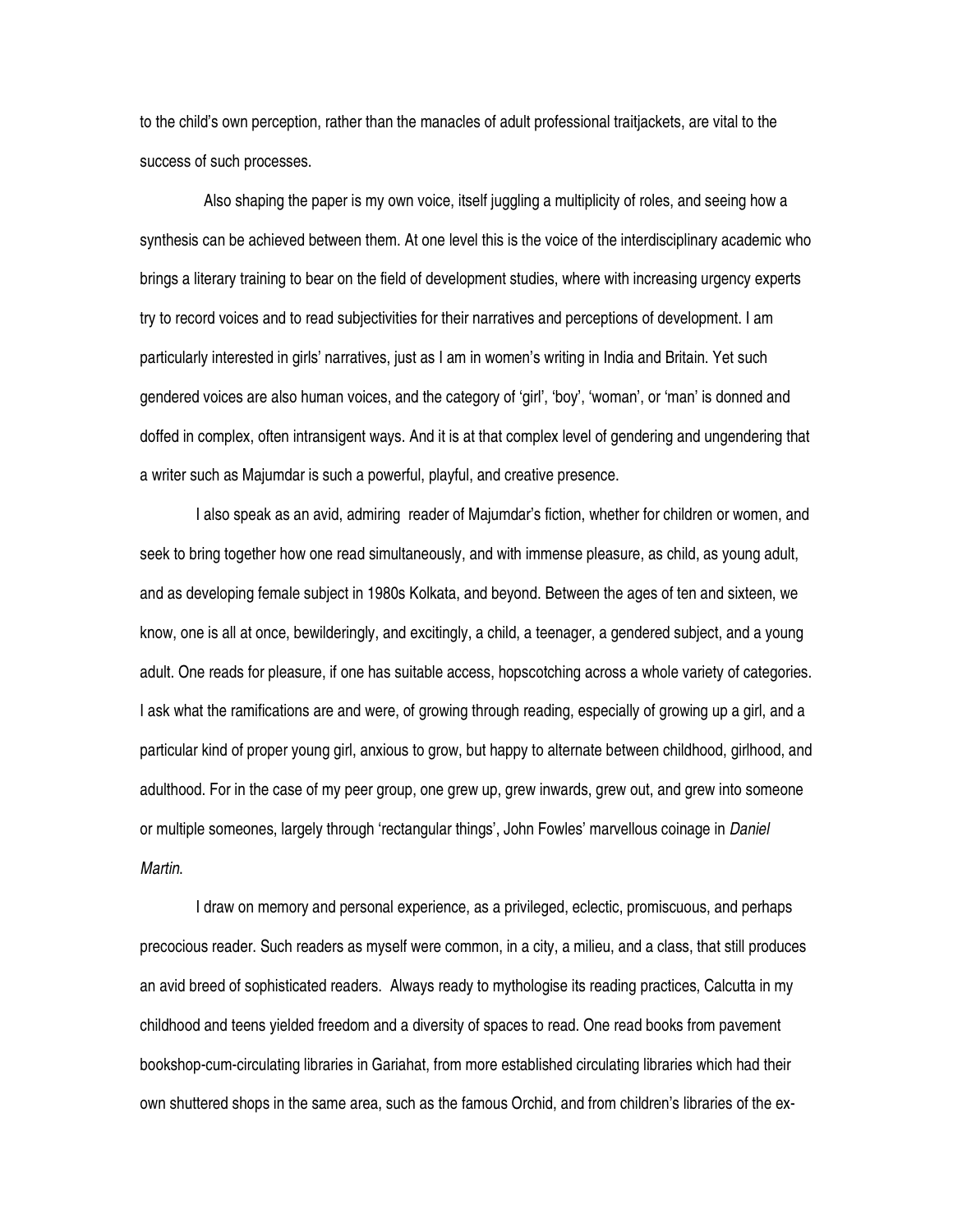British Council and the Ramakrishna Mission. At home, one subscribed to, begged, bought, or borrowed, Bengali periodicals. Bengali bookshops and the Book Fair allowed one to be as greedy and wheedling as possible in buying books. Academic trips abroad by parents meant that they were in danger of bankruptcy buying books for their daughter. Shelves at home yielded parents' and grandparents' novels. From the derelict pavements of Gariahat to the hushed genteel interiors of Theatre Road to the Maidan *mela*, we were mobile readers, with the freedom to choose one's reading milieu from the time one was allowed to travel alone, from the age of ten.

In an intensely politically conscious city, in a left-liberal, feminist ambience, we did not even as children view books as 'innocent', reading as we did literature stamped 'political', from Subhash Mukhopadhyay to Nikolai Ostrovsky. But, comfortable with deciding to grow up a feminist, in a world where women's studies flourished at home and outside, I found that ostensibly unpolitical books such as *Little Women* and Chalet School books, Noel Streatfeild's books about developing young female performers like Gemma, Lila Majumdar's niece Nalini Das's girls' adventure stories starring the Gandalu quartet, or Mati Nandi's tale of the struggling young female swimmer *Kani* all fitted well with the variety of persons that one wished to grow into.

The story of reading I have recounted is that of a young, middle-class, cosmopolitan Bengali girl, liberal in taste and choice, albeit characterized by an attraction towards the deceptive cosiness that characterizes much of British and Bengali gentlewomen's writing, especially its fiction. At the same time, a distinctive moral-political contour to my reading was given by the flowering of women's studies within my familial context, watching as a daughter and a 'girl child' a mother involved with the interdisciplinary School of Women's Studies at this university, seeing pioneering work being produced on the social and cultural roles of the girl child in Bengal, a figure both 'loved and unloved', as went the title of a volume published by this school in 1997(J. Bagchi et al).

A large part of life in childhood and teen years was then constituted by the pleasures of reading children's fiction and gentlewoman-authored fiction, and groping to find ways of articulating the thought and belief that just because one *enjoyed* reading apparently cosy novels such as *Pride and Prejudice* or Lila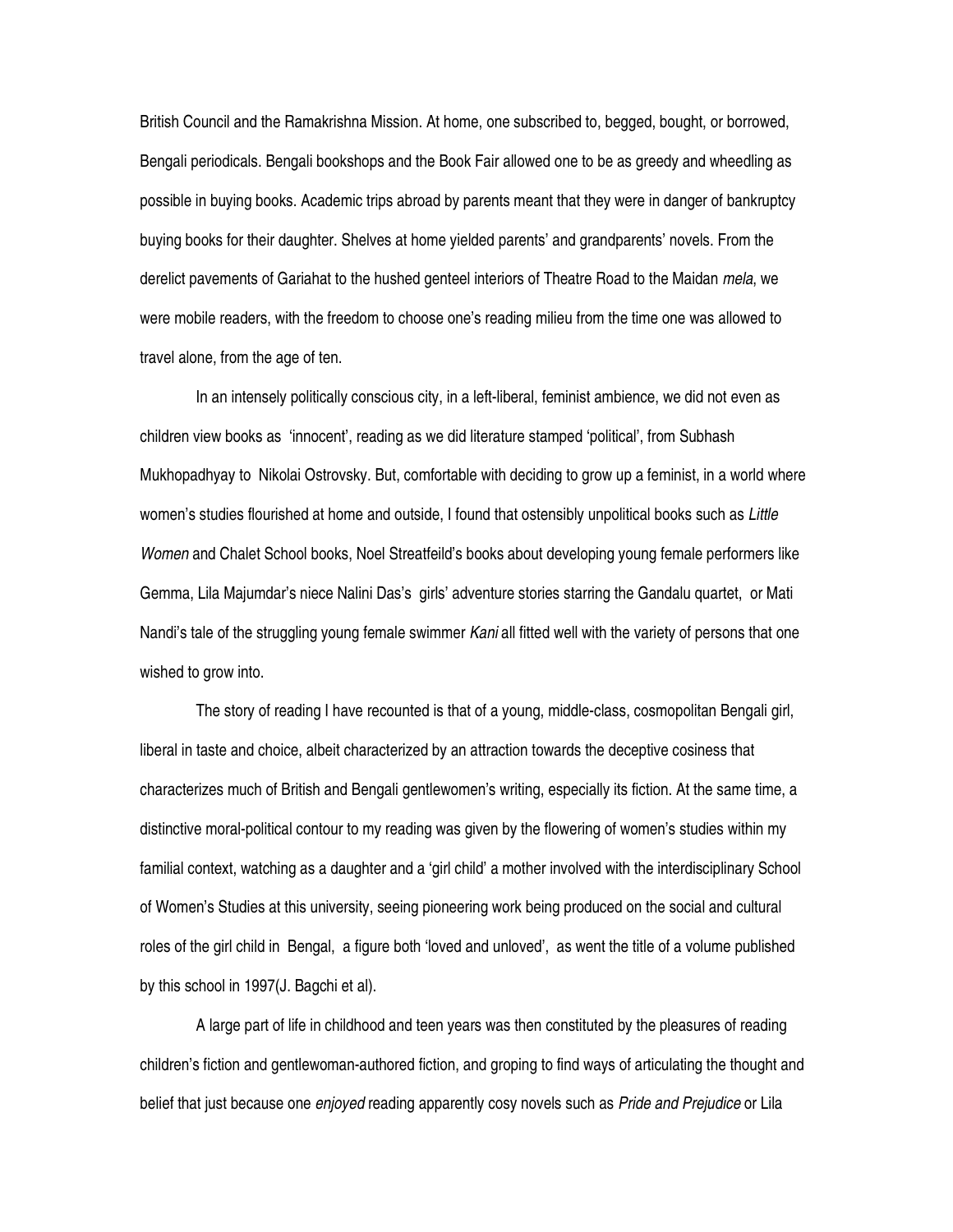Majumdar's women's tales anthologised in *Ami Nari*, did not mean that they were merely frivolous or apolitical. One also tried to grasp how it was that Majumdar's children's fantasy tales such as *Halde Pakhir Palak* created both immense wistfulness and immense pleasure, how it was that she brought the world of the wizened old servant Jhagru or of the tribal boy Pannu, sharing his home peacefully with twenty-five piglets, home to us, and the canny way in which she defamiliarised our sense of the domestic, without ever sermonising, while writing in a briskly domestic idiom, creating in her pages, for example, delicious descriptions of food, which fed the reader's appetite.

Later, when a Canadian-Indian friend suggested that Jane Austen probably seemed more familiar to me rather than her, because the women's appointed end was marriage, I remember being struck at the absolutely felt untruth of the statement. And I would have said exacty the same about Majumdar's own tales of romantic suspense for young girls. Much later I was to analyse Austen's place in the lineage of radical conservative Romantic-era British novelists, and the way she sharply punctured unintelligent, bombastic ideological pressures operating on young girls' education. With Majumdar, equally, one enjoyed the sympathetic accounts of struggling young working women who tot up their meagre salary but revel in the empowerment that their earnings bring them.

And one learnt through such children's books and such gentlewomen's books that pleasure did not preclude a politics at once quietly subversive and empowering, which, even as one grew up, managed to make one ask whether one really grew 'up', or went 'forward' through such growth, except in the inexorable linearity of a time-bound life. Certainly, reading Lila Majumdar's extraordinary volumes, one lurched sideways, or ran backwards, perhaps, but traversed no linear or familiar paths of growth. Instead, as happens in the realms of fantasy and nonsense, a world was made strange and reinvented.

Reading Majumdar's autobiography *Pakdandi*, which means a steep, spiralling mountain path, I was struck by the good-humoured yet determined way in which she defended her own kind of 'puerile', 'frivolous' and 'feminine' writing, while also maintaining close friendships with a whole variety of political and activist social and intellectual formations. At two points in her autobiography, Majumdar cites a progressive intellectual friend, Niren Roy, part of the famous intellectual and political *Parichay* group, who would with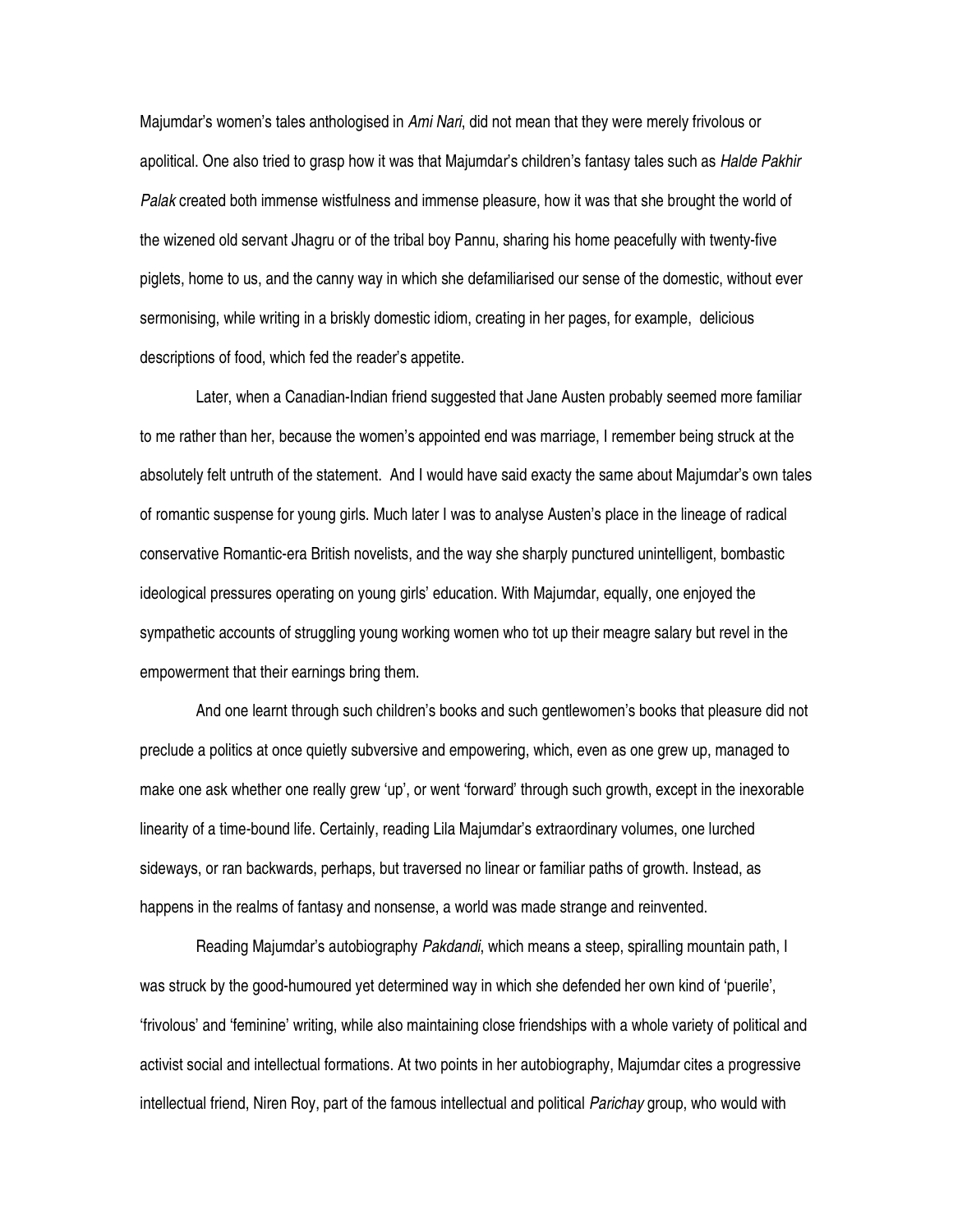good-humoured (one hopes!) derision say to her, ' Do you know how much Lin Yu Tang had accomplished at your age?', referring to the 20<sup>th</sup>-century Chinese novelist, philosopher, satirist, and essayist, who was thirteen years older than Majumdar. She in turn dealt good-humouredly with such snobbery, and it is left to our generation to re-consider the power and value of Majumdar's oeuvre.

Back again to my childhood Calcutta. We read *Sandesh* regularly, including Lila Majumdar's late works serialised there, which were mostly her unique kind of quasi-science fiction. The entire world of *Sandesh*, of Sukumar Ray and Upendrakishore Raychaudhuri's heritage, was a living presence, particularly as the *Sandesh* office was located in the home of Ranajay Karlekar, a family friend and legendary, muchloved teacher at this department. In that house, as one remembers it, producing children's literature, being a humanities academic, and being committed to socio-political development went hand in hand, from the the karate classes held at the back of the house to the annual days of the Calcutta Social Project, a pioneering social work organization that his mother Kalyani Karlekar ran, an organization which Majumdar expresses great admiration for at many points in her autobiography.

Ranajay Karlekar's own radical leftist politics seemed to coexist harmoniously with his mother's more welfarist model of social development. Similarly, Majumdar, his great-aunt, expresses in her autobiography her admiration for women members of the communist Mahila Atmaraksha Samiti and their work after the 1943 Bengal Famine, even though she herself worked with more middle-of the-road welfarist civil society organizations. I shall argue later that to understand feminised social capital, we need to delve into the lives and work of women like Majumdar or Karlekar.

As a Bengali reader and a reader of *Sandesh*, the oeuvre of Majumdar, Das, and Satyajit Ray acted as triggers to an entire universe of exciting reading and civilized values. But what had Majumdar's being a woman to do with this love? Majumdar did not write, in the stories she is best known for, for girls, or focusing on girls.

Far more readily gendered are Nalini Das's Gandalu stories, starring four schoolgirls whose names end with 'lu'. Inhabitants of a boarding-school, the girls set off on a range of adventures not unlike those in Enid Blyton. If Kalu is the courageous commander, then Bulu is the frightened girl who changes into a lion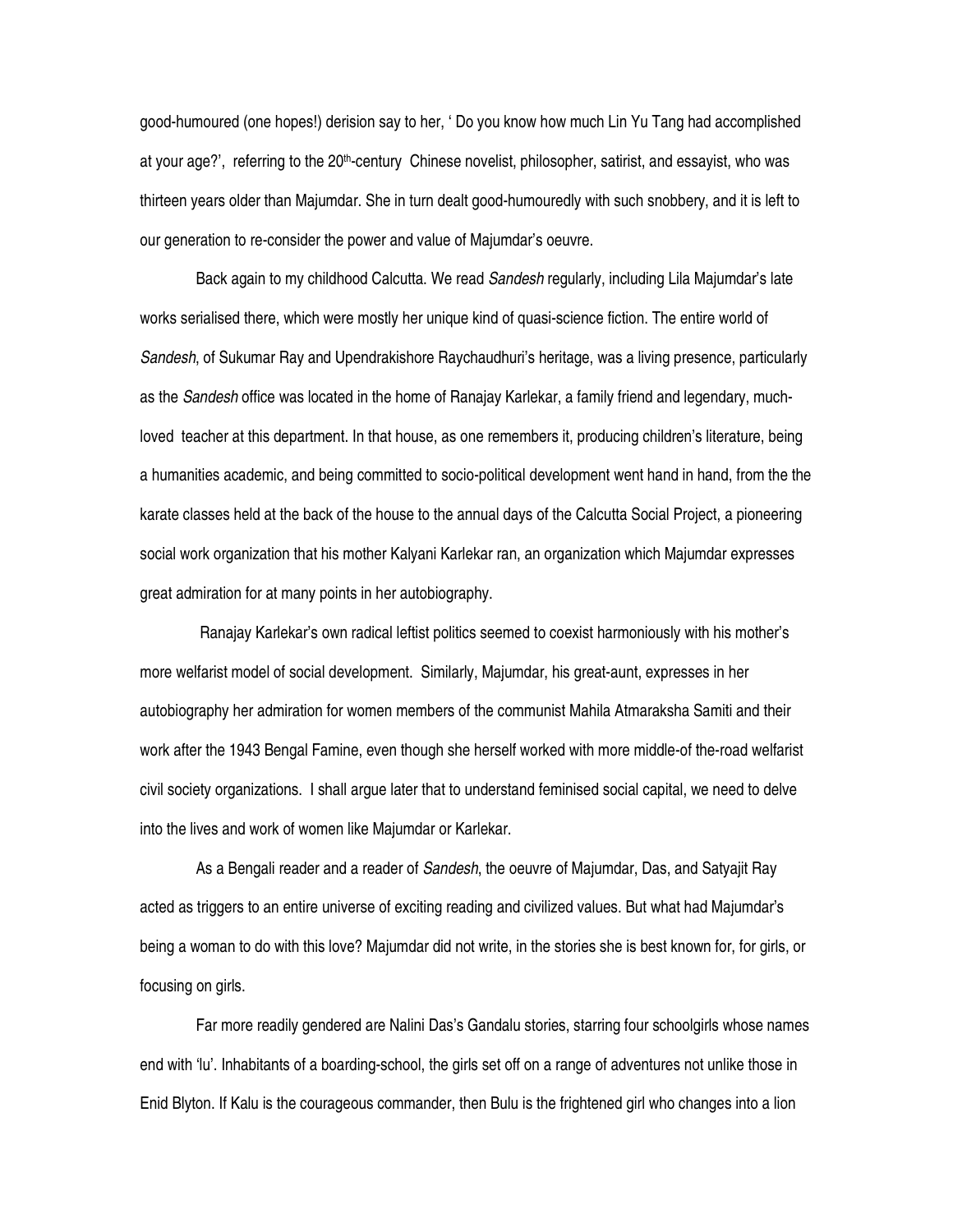when faced with true danger. In my copy of a collection of Gandalu stories, Das, who had taught for much of her life in a women's college, had inscribed, 'Be courageous like Kalu'.

Majumdar's world of fantasy, on the other hand, usually had naughty boys as heroes, whether Panchu in *Padipisir Barmi Baksa*, or Gupi and Panu in a number of novellas and short stories, such as *Nepor Boi* and *Bhutor Diary*. Gupi and Panu, two of Majumdar's favourite characters, are enthusiastic boys who constantly back up Gupi's uncle, an apparently meek and cowardly fledgling private detective who is also a gourmet chef. Panchu, the narrator *of Padipisir Barmi Baksa*, or Bhuto, the wandering young waiter whose father is serving a term in prison, or the heroes of the outrageous, zany tales in *Din Dupure*, do not act like little girls.

I shall not be attempting to straitjacket Lila Majumdar as children's writer into some putative neat model of women's writing. As I have said, it is my sense and admiration of her hopscotching of categories that led to the conception of this paper. Equally, one needs to be very clear that while she wrote with boy heroes, she never wrote boisterous or hearty tales celebratory of embryonic robust masculinity. One recognises throughout her works a deep sense of whimsy, pathos, wistfulness, elusiveness and compassionate humaneness, chiming with the adventure. 'Sensitive' is a word that is well used of all her writing: she exhibits an omnipresent sympathy for the underdog, appearing in a whole multiplicity of avatars.

Majumdar expresses particular fondness for her much-acclaimed fantasy 'Halde Pakhir Palak' (The Yellow Bird's Feather) in her autobiography *Pakdandi*. An elusive note of sadness, eeriness, and the uncanny sounds throughout the work, as a brother and sister encounter a strange world of loss, fantasy, the supernatural, and sadness through their interaction with the aged servant Jhagru, from the poverty-stricken area of Dumka in erstwhile Bihar and what is now Jharkhand. The children lose their beloved dog, and believe that being brushed by the feather of a damaged bird has turned him into a little boy, as Jhagru's Dumka lore would have it. Tale after tale by the wizened, whitehaired, wise Jhagru induct them into a world where magic and sadness couple to produce a somewhat eerie empathy with humanity.

In a fair, the children encounter a fascinating, frightening magician-figure, only one of whose pieces of ware Jhagru allows the children to buy: the seed of a plant called 'Gunamani', literally 'the gem of virtues',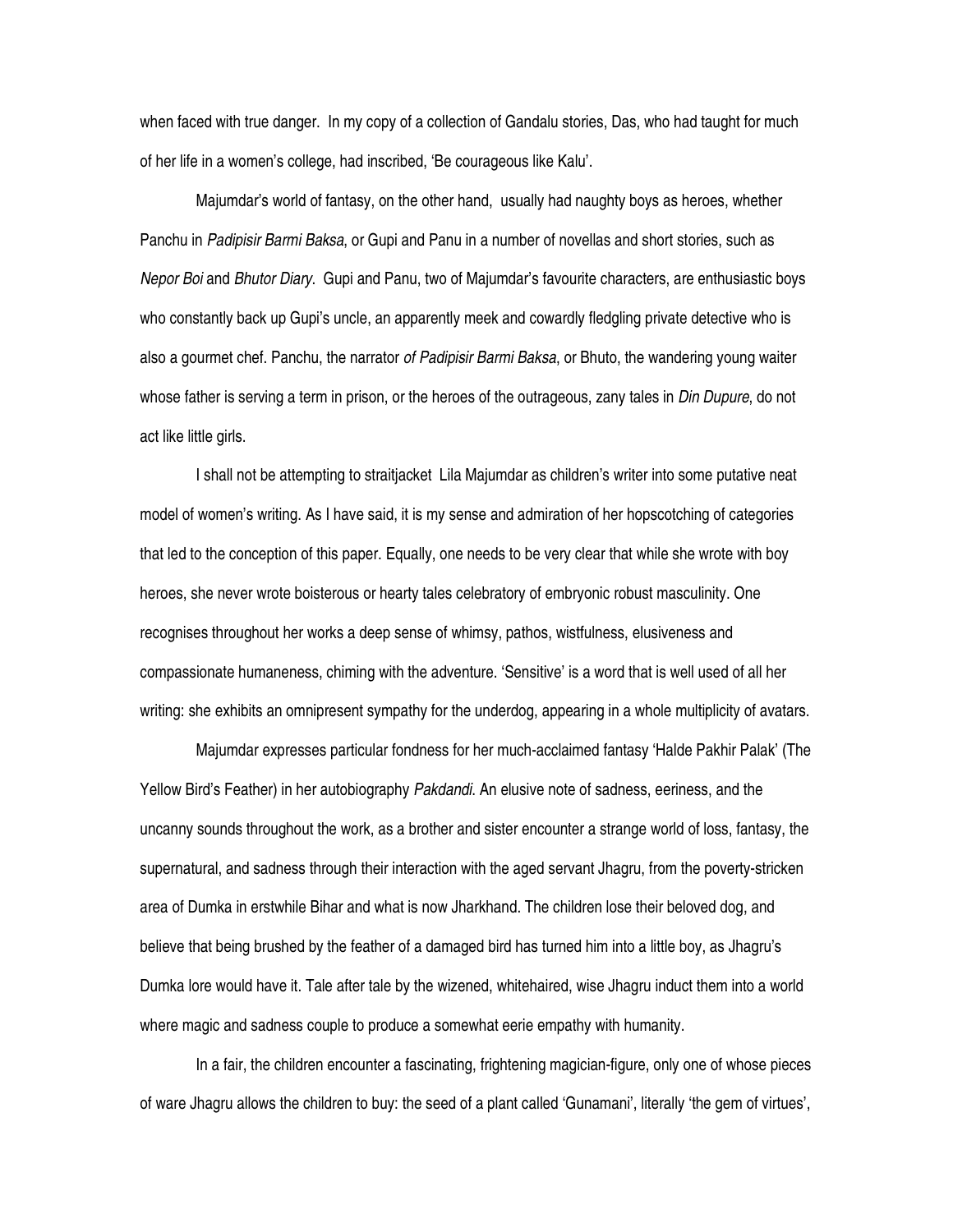which will only flower on a garbage dump or a heap of ashes: as Jhagru says, like the virtues or good qualities of humans, it blossoms only through pain. So it is, too, that the children hear of Jhagru's brother Jhamru, the unthinking, harsh goatherd, who is 'bitten' by a plant—and if blood runs out of Jhamru's hand, then white blood also runs out of the plant when he tears off the branch. When Jhamru overturns stones, exposing to unbearable light the insects which live underneath them, the magic plant follows him and bites him again. Again and again, Jhagru's tales of Dumka reveal a world of great material poverty and great imagination, from where most people are forced to migrate, carrying inside them memories of a world as harsh as it is beautiful.

Jhagru's narratives also bring things down to earth, reminding us again and again that all these enchanted individuals must by the nature of things live out what is often an unlovely mundane life. So, when the little girl Rumi surmises that Jhagru's brother Jhumri must have died, Jhagru, annoyed, replies, 'Jhamru now works in the police in Baddinath, he has five sons and five daughters; none of them have died.' (Majumdar *Chotader Amanibas* 41)

After the children go through their rite of passage, coming to terms with the strangeness and magic of life, as it were, through the combination of their own yearning for Bhulu and learning from Jhagru's tales, they also find a way of making their dog return. By this time, they know that it is possible to find a *paksiraj*, the mythical winged horse, without warning: it appears to them as a cringing animal so thin that its bones stick out. They learn that one should never approach a horse from the back, and that magic creatures must be treated with great gentleness. Only then will the fathomless eyes of the winged horse become soft as velvet, and in that moment of tenderness, Jhagru will speak not of triumph or mastery, but of the neverending rootlessness that takes hold of those who, like him, feel the yellow bird's wings sweeping them away from the familiar on and on. And out of such sadness comes the day that the plant on the ash-heap flowers into manycoloured blooms, shaped like butterflies, with a delicate fragrance. Bhulu, the beloved mutt, also returns to them, dirty, dusty, and as wicked as ever, as he delights in muddying the children's clothes and biting Jhagru's foot.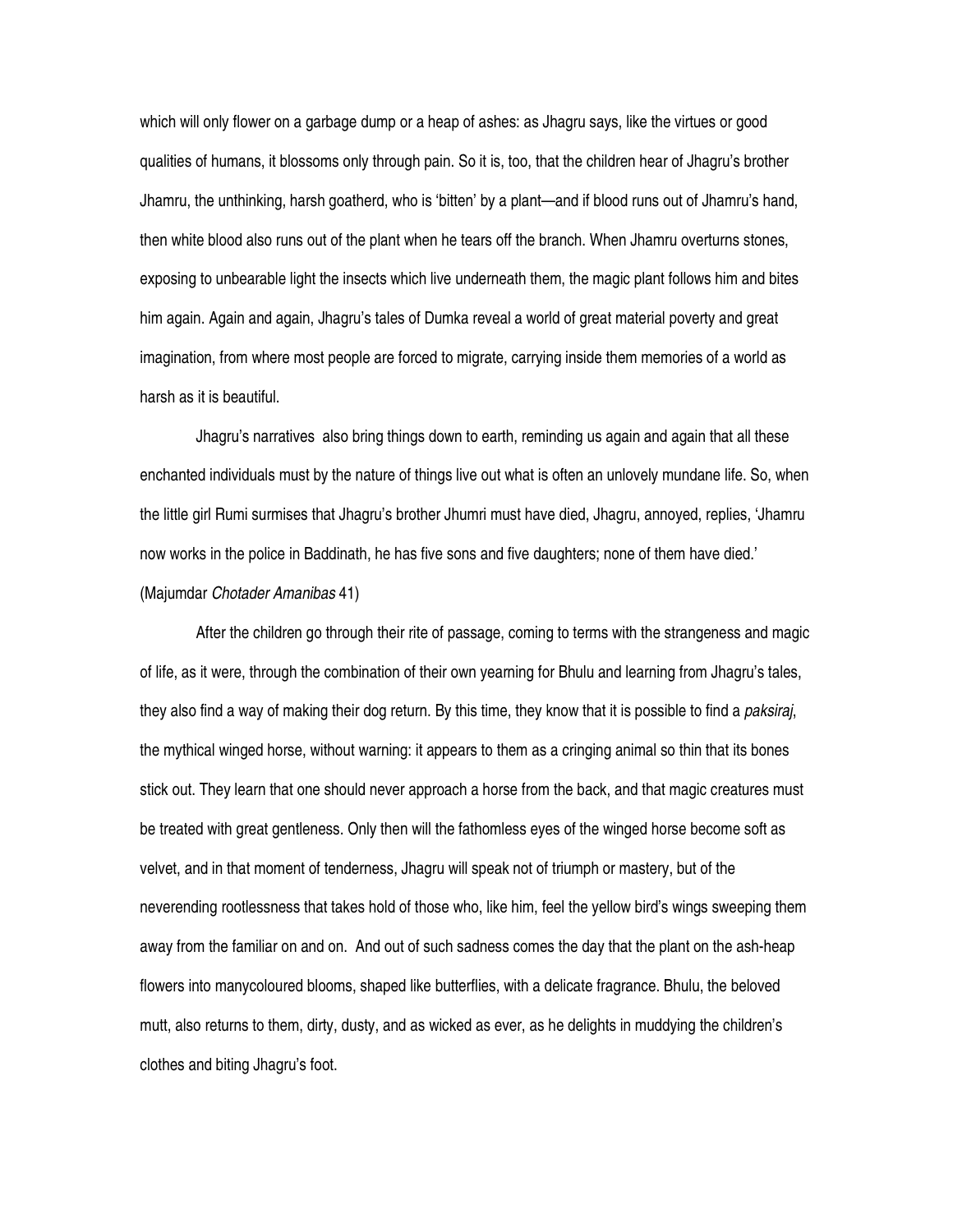Majumdar writes many other stories which act as unreductive parables of power, as gritty as they are compassionate. She had spent many years of her childhood in Shillong, and has much to say of the strange stories, tough friendliness, and an utter intransigence that she had felt in the northeastern tribal women, whose matriarchal life she describes. Equally, she wrote again and again about the Jhagrus of India, its indigenous people, perhaps from memories of the holidays she spent, like so many middle-class Bengalis, in the Santhal Parganas and Chotanagpur, with growing cousins and nieces such as Kalyani Karlekar and Nalini Das, who partly grew up there .

So, in Majumdar's story 'Hans' ('The Geese"), the little middle-class boy Nimai, on a holiday in a tribal village where his grandparents live, tries to stop his uncle from shooting down wild geese. We see him moving in and out of the home of his upset friend Pannu, who is a tribal. He finds the tribal village of Phulmani spotlessly clean, while inside Pannu's house, in one room food is cooked, while the other is shared by a pig, twenty-five tiny piglets, Pannu's younger brother and sister, and their aunt. All this is presented with great matter-of-factness.

Nimai goes for advice to the village elder, the illiterate 'buro thakurda' Hireman, who spends his time gazing at water and making songs without words, about wildfires in the *sal* forests, about the sowing and reaping of paddy, about crops dying during drought, and about 'bongar bari' or heaven (Majumdar, *Chotader Amanibas*, 364). And yes, Nimai manages to use the money he gets as reward for good grades in school to good purpose, conspiring with the villagers to hire drummers so that the noise keeps the birds keep away. Stories such as these, as I have said, are unreductive parables of power and humanity, and are murdered by too much dissection.

Majumdar's ghost stories are some of the most funny, unfrightening, yet uncanny stories ever written in this genre. Some of these are on the verge of the sentimental, as for example, 'Pilkhana', where we find a boy, stranded in his father's ancestral home with unfriendly relatives, befriended by a ghostly *mahout* and his elephant. They cheer him up, and set him free, and the boy's father, too, remembers these figures, who only appear to those who are 'duhkhi'—vulnerable and sad.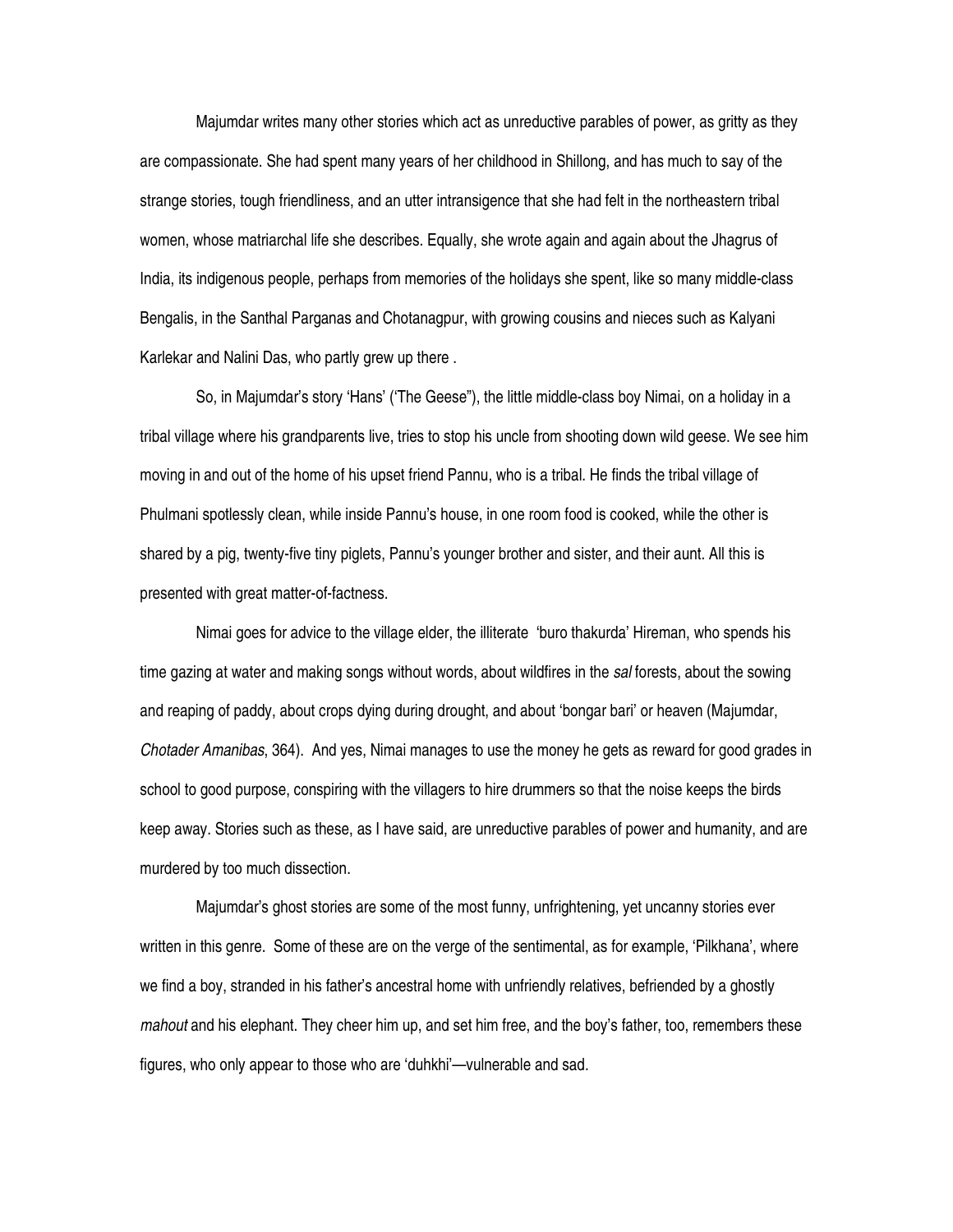In the tale 'Ahididir Bandhura', a housewife in a new residence decides to make friends with the mysterious naughty boys who come and spoil the food and milk she prepares. She makes a bargain with them to feed them delicious snacks every day, and tells them tales of suffering children who find a haven in death. Only one of the boys speaks to her, and she later learns that the tongues of the others, all children of milkmen, had been cut off by a rich trader; they had annoyed him by being noisy while accepting his invitation to have stale 'pithes' or cakes during *paus-parban*, the winter harvest festival.

On a completely different note, we find a story called 'Laksmi', appositely or ironically about horrendously naughty girls. Having gone through a veritable carnival of naughty pranks, the Laksmi starring in the tale is left behind in boarding-school while others go off to a picnic, and is beset by a troupe of girls from a ghostly school for delinquents. They take her off beyond a forbidden stream, into their ruined school, feed her berries, and make friends with her, to leave Laksmi with the prospect of seeing 'things which are not there'.

Then there is the tale of the meek, poor, beleaguered tubercular clerk and his wife, providentially offered a stint at managing a cousin's hotel in a hill-station. When an aggressive young man refuses to let the couple use the owner's house, another comfortable bungalow appears for them, a house belonging to a ghostly philanthropic doctor, complete with friendly dog, though the couple never realise the 'true' state of affairs.

When I was eleven, I encountered another avatar of Lila Majumdar the writer during a bout of hepatitis, through a copy of her novella *Srimati*. This, I learned later from her autobiography, was commissioned by a friend for an ephemeral women's journal. A year or so later, I discovered another collection of tales which I much admired, given the title *Ami Nari*, or 'I am a Woman'. These are fine works, and perhaps some of the very few works in the female Gothic mode in Bengali, carrying the combination of *bildung* and suspense, usually romantic suspense, that one finds in the works of skilled, elegant, and neglected writers such as Anne Radcliffe in the late eighteenth century and Mary Stewart in the twentieth century. Stories of romantic suspense, they are also tales of 'female difficulties' resolved. Majumdar says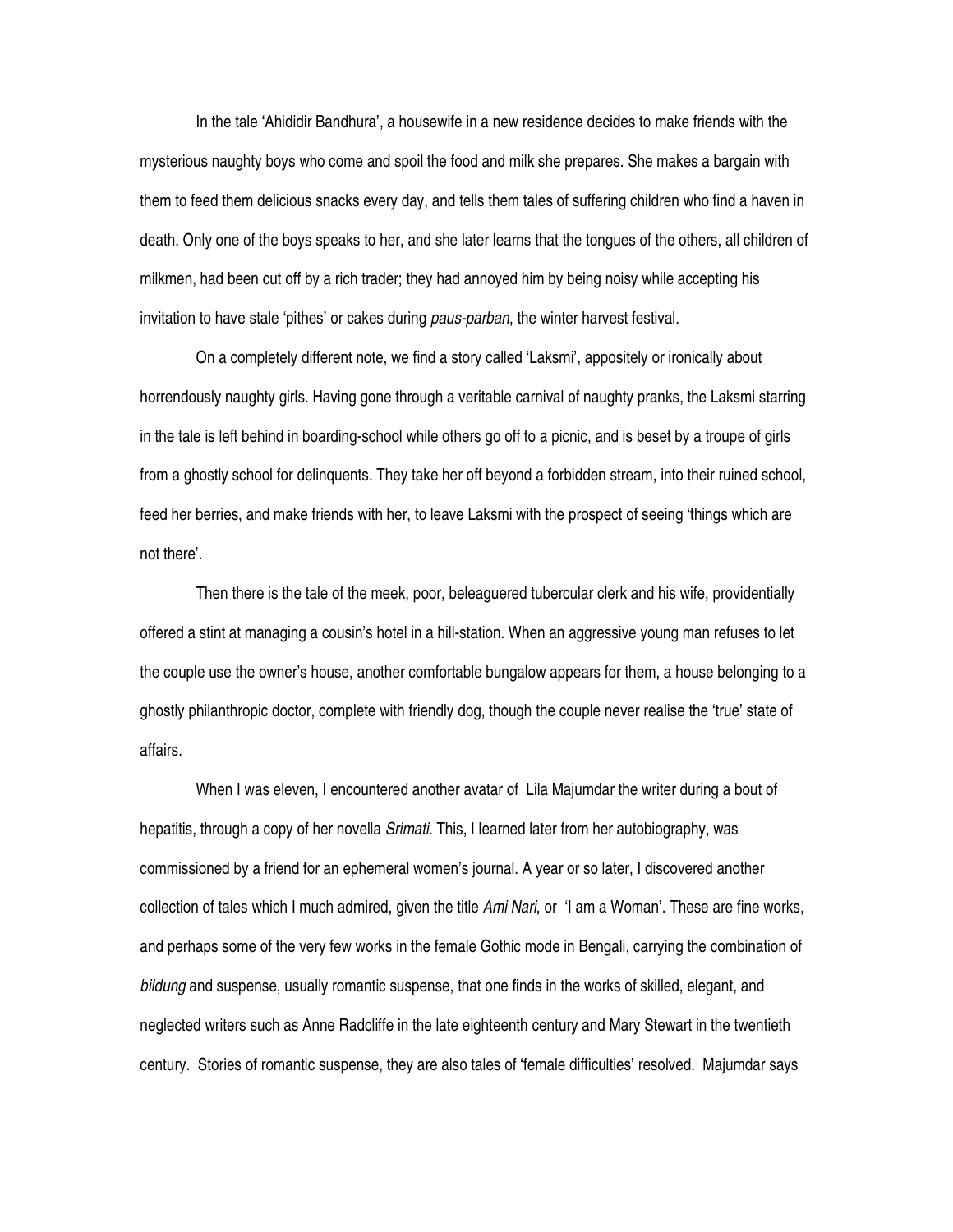in *Pakdandi* that these novellas give happy endings to their heroines, all of whom are orphans or homeless , have undergone trials and difficulties, and are overwhelmingly working women.

These are precisely the sorts of stories that young girls in Bengal would read, from their teens onwards—except of course that by their late teens, many of these young girls would already have got married, and been reading as young wives. Somewhere in between the *kisori*, the female adolescent, and the *nari*, the woman, is the reader of the tales. And like Majumdar's children's tales, these too are not heavyreading novels. A frisson-filled plotline of exquisite fear and/ or suspense and the continuous presence of romantic threads create stylized and predictable structures.

They are unusual novels. The first novella in the anthology *Ami Nari* is called 'Kestadasi', and its narrator is a poor lower-caste woman, as the name indicates. She is also a working woman and social worker. It is Kestadasi or Krisnamani's diary which forms the novel, as she struggles between a whole variety of subject-positions, from her current gentrified status to memories of abject poverty and rough living that shaped her early life.

Kestadasi is rescued from a state of penniless destitution by a gentlewoman named Mani, Kesta's Mani-didi. Kesta, through Mani's support, comes to work in a women's welfare project, teaching weaving to other women. She earns a monthly salary, lives with Mani, and to the *bhadramahilas* who run the ladies' welfare society, the Mahila Sangha, is known as Krisnamani Devi, marker of her upward mobility. She is not classifiable as a domestic servant, since she does not take a salary for doing Mani's work, and is thought to be Mani's relative. Indeed, it is a fascinating relationship that is posited between the women, at once unequal, friendly, and affective.

But inside herself Krisnamani thinks of herself as Kestadasi, and feels torn about the abjectly poor, traumatised life in the slum of Hogalkunre she had left behind. Right at the beginning of her diary she remembers her teacher in school asking her father's name; she replies cavalierly, 'babataba nei'—no trace of a father. And when, as instructed, she goes and asks her mother, the mother in turn replies, 'babataba chila na kono janme, tar namo chila na. Balis didimanike. Jatasab barabari' (*Ami Nari*, 3). 'There never was a father, and he never had a name. Tell your teacher that. All this nonsense'. And that is the kind of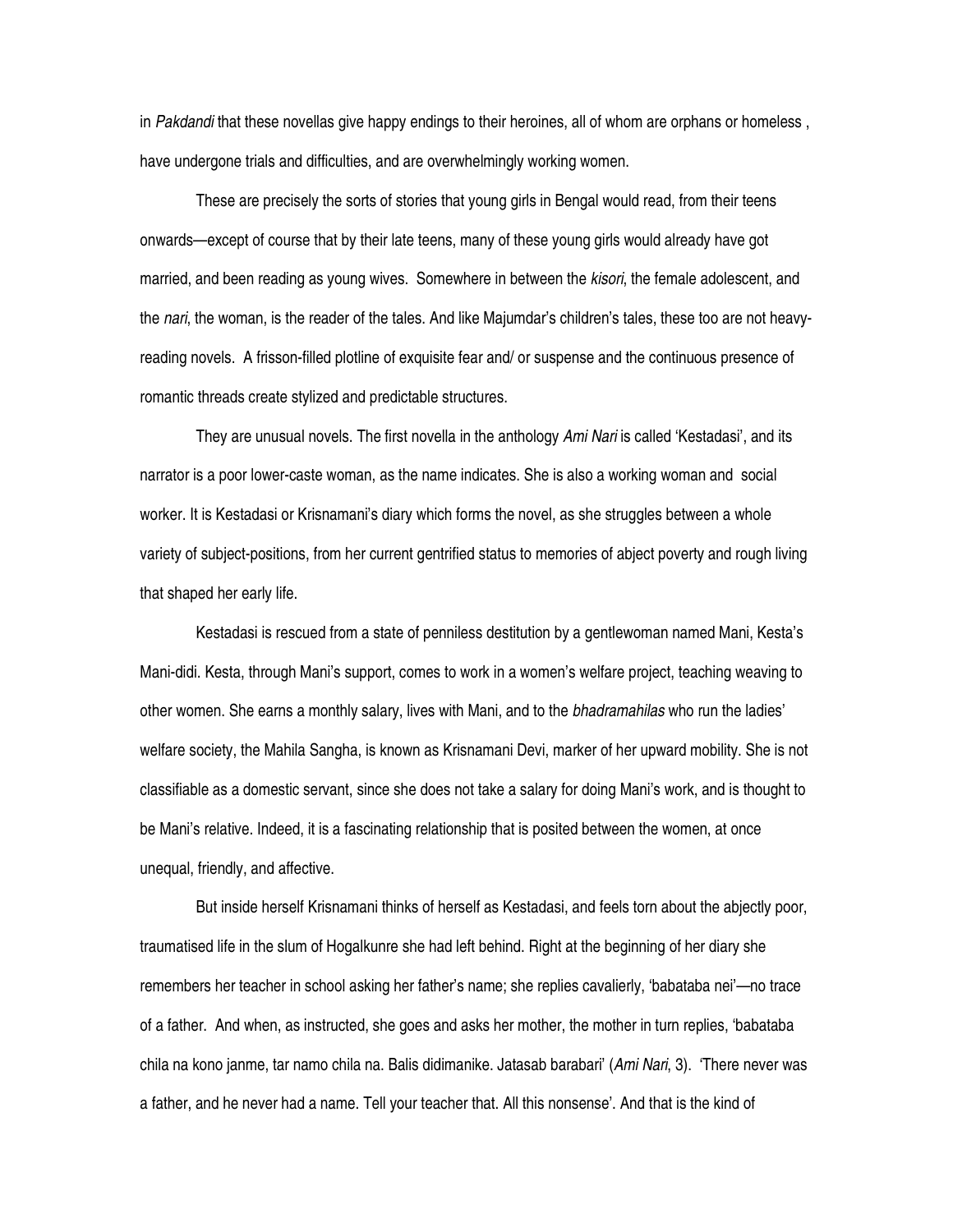unsentimental, brisk attitude that Majumdar makes Kestadasi display at least in one part of herself. Another part is unashamedly, engulfingly sentimental. Both these parts get triggered when, on the one hand, the Mahila Sangha takes up a welfare project in Hogalkunre, and, on the other, a newcomer appears in the locality, a film-star with his little son Rahul, and as you might guess, there is a mysterious relationship between him and Mani, which gets unravelled.

In this part of Majumdar's oeuvre we get fascinating accounts of a whole era of do-gooding Bengali women, running Ladies' Committees in primary schools, and creating Mahila Sanghas, the cosy malice and competence of which is wonderfully captured in the members' conversations in *Kestadasi*. As I have touched on earlier, I am discovering, as part of my current excavation of gendered social capital in India and Britain, that Majumdar's work and life offer records of and links to a distinguished strand of modernizing Brahmo female welfarist activism, which is also prescient for our current canonization of civil society. It was at least partly Majumdar's belonging to a Brahmo milieu, and her often-expressed admiration for crusading welfarist working women, which shaped such narratives as Kestadasi. She worked herself, with some seriousness and great enjoyment, with organizations such as Anandamela.

We are currently witnessing what I call the feminization of development through community-based civil society movements, and in such movements educated gentlewomen are playing increasingly important leadership roles in areas such as education, health, and nutrition. The basic structure of power is still very much the hierarchised welfarist structure depicted by Majumdar, and her work has the merit of being briskly honest about it, unlike sections of contemporary development professionals and civil society organizations which elide clearly maintained inequalities and hierarchies between the leaders and managers, on the one hand, and the lower-level workers and the beneficiaries of the projects, on the other. If we are to benefit fully from what I, like many others, believe to be rich possibilities unleashed by such feminised civil society, then a writer such as Majumdar has a great deal to teach us about its history as well as its moral –political contours and limitations.

In other Majumdar novellas in 'Ami Nari', the suspense plot is more vivid, as in 'Pakhi', narrated by a young working woman employed to look after a mysterious aristocratic woman. We slowly learn that the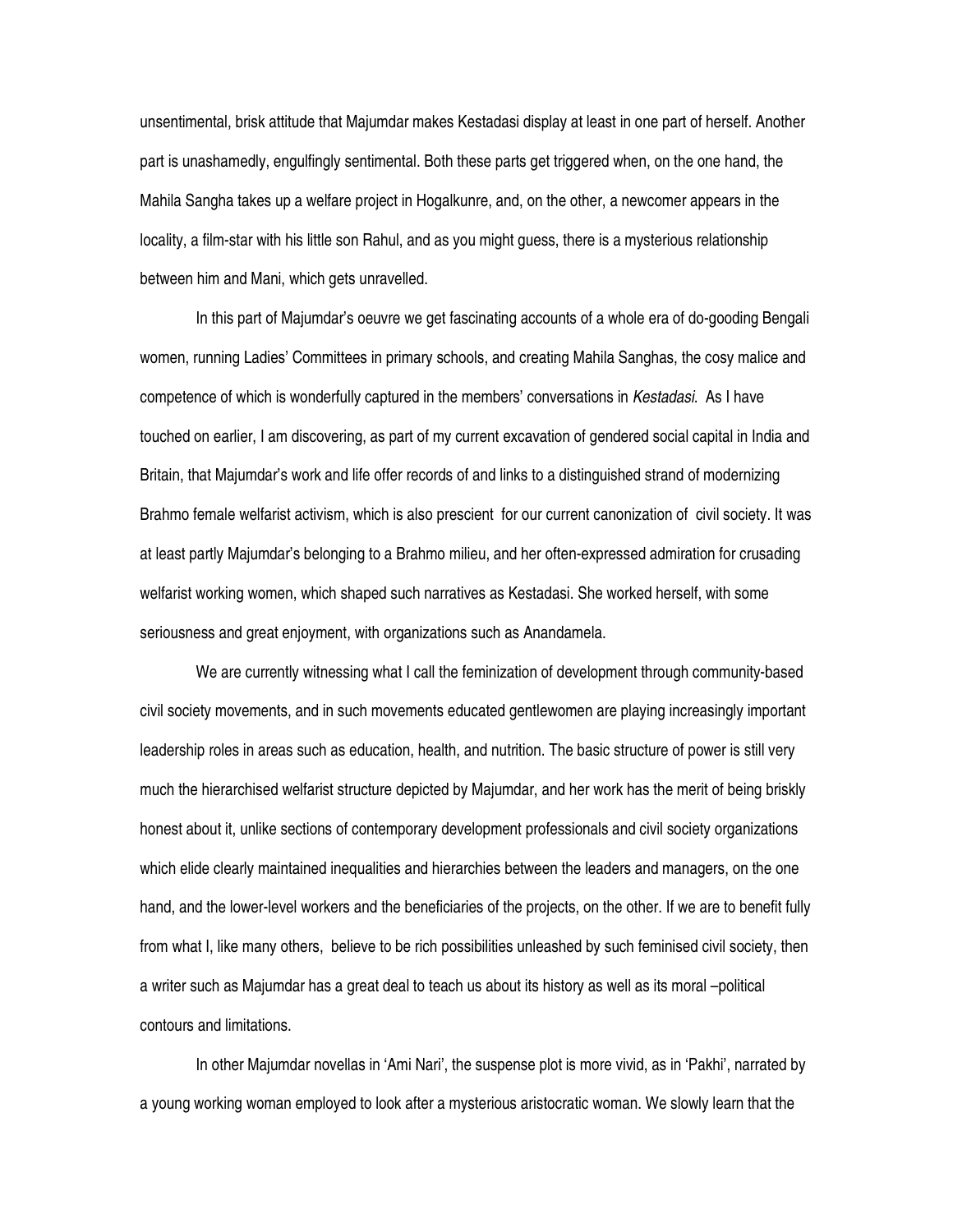employer has been in prison, for what reason we do not know, and that there is a mystery attached to house she lives in. The older woman is treated with sympathy and pity, even as she is eventually proved to have been a murderess. The plot-line is engaging, and we have fantastic descriptions of crumbling, old-fashioned North Calcutta mansions, of Anglo-Indian families, and, as in Radcliffe, all is filtered through the refined, intelligent, fearful yet courageous sensibility of the heroine. Another tale in 'Ami Nari' is about a young female private detective, who goes back to her hill-station home to the mansion of a matriarch with Portuguese blood in her veins. This young woman, Maya, is illegitimate, and has behind her a failed marriage and a dead son.

These are tough young heroines who readily find adoptive children, are maternal as well as competent, do not quirk an eyebrow at unmarried or divorced mothers, and eventually find happiness in romantic marriages. And the tone in all of these is that unique combination of the brisk, the whimsical, and the wistful that characterizes Majumdar's work.

There is thus, as this paper can only hint at, much for scholars of the social history of Bengal as well as of its literature to mine from the rich ore of Majumdar's work. In her autobiography, we get vivid descriptions and glowing tributes to her *Barda*, Sukumar Ray, the inspiration and first instigator of her writing, as well as accounts of Satyajit's important role in bringing her back to the literary scene: it was he who, while working with the Signet Press, one of Bengal's finest and most distinctive publishers, instigated the publication of *Din-Dupure*, a collection of stories in the fantasy mode which I consider to be at par with Sukumar Ray's *Ha-ja-ba-ra-la*.

To the annals of the gentleman and renaissance man Sukumar Ray, printer, publisher, editor, and children's writer, or to the other virtuoso filmmaker, editor, and writer Satyajit Ray, we need to add the annals of their close relation, the virtuoso gentlewoman Lila Majumdar, every bit as talented a children's writer, and as much a virtuoso—but a *female* virtuoso. Majumdar's cookbook and book of household hints sell like hot cakes even today. She needs to be remembered for her pioneering work with All India Radio, where she crafted a whole range of programmes. Unlike Sukumar Ray, who died at the age of thirty-six, she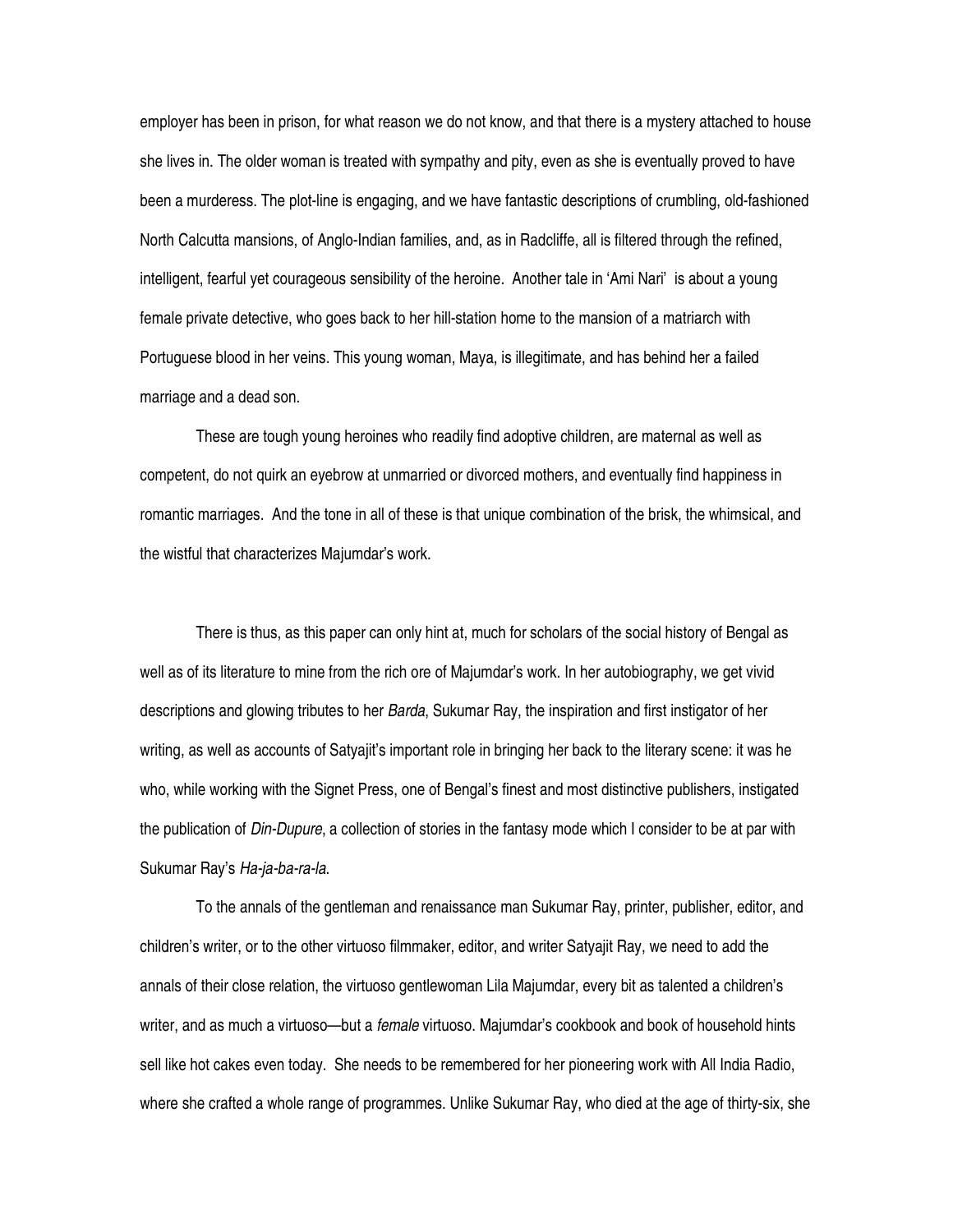has had a long, rich life, in which the familial and domestic has played a large role. Her decision to marry a Hindu created a permanent rupture with her father, and she transplanted herself with great success to a very different milieu. She was the wife of a successful Harvard-trained westernized dentist, but unhesitatingly took into her own household the young, widowed, formally little-educated traditional Hindu daughter of her widowed sister-in-law and her children. Under her aegis, her niece-in-law trained herself into an expert tailor, taught with distinction in a school, and bought her own flat. For Majumdar, a brisk, caring, competent welfarist ethic was as much part of her life as it was of her work.

Majumdar's female virtuosity, then, is different from Sukumar or Satyajit Ray's male virtuosity. For a gentlewoman, virtuosity appears in an idiom of domestic competence, of housewifeliness, and of the tenhanded Durga who in goddesslike fashion would not dream of being called anything so performative as a juggler, but whose entire life is an unacknowledged multitasking performance. Her oeuvre and life show the combination of eclecticism and ambition that has characterized so many women's careers.

And gentlewoman though she is, as I have shown, Majumdar also pens the majority of her chidlren's fictions starring boys, in a way that is loved by both boys and girls. Her writings do not script her readers into a linear, gendered model of growth, through a kind of reading in which pleasure acts as handmaiden to propriety. Even her women's fiction, while being in an idiom of proper femininity, creates a new kind of garment for its heroines to wear, in which issues of competence, work, legitimacy, and home are most interestingly interwoven in plots of suspense, romance, and female *bildung*. As writer, she can thus create in the modes of boy's own, girl's own, young girl's own, and the child's own, while her autobiography allows us to see that she did indeed live the life of a distinctive and distinguished woman.

For myself, then, the much-loved oeuvre of Majumdar created scepticism about any definitive tale of growing, even as it created a sense of excitement about diverse kinds of growth; it showed one how to value girlhood as well as childhood, offered space for being at once child, girl, and incipient grown-up, and allowed one to ridicule those who sit comfortably in the chair of 'grown-up', with a complacent sense of maturity.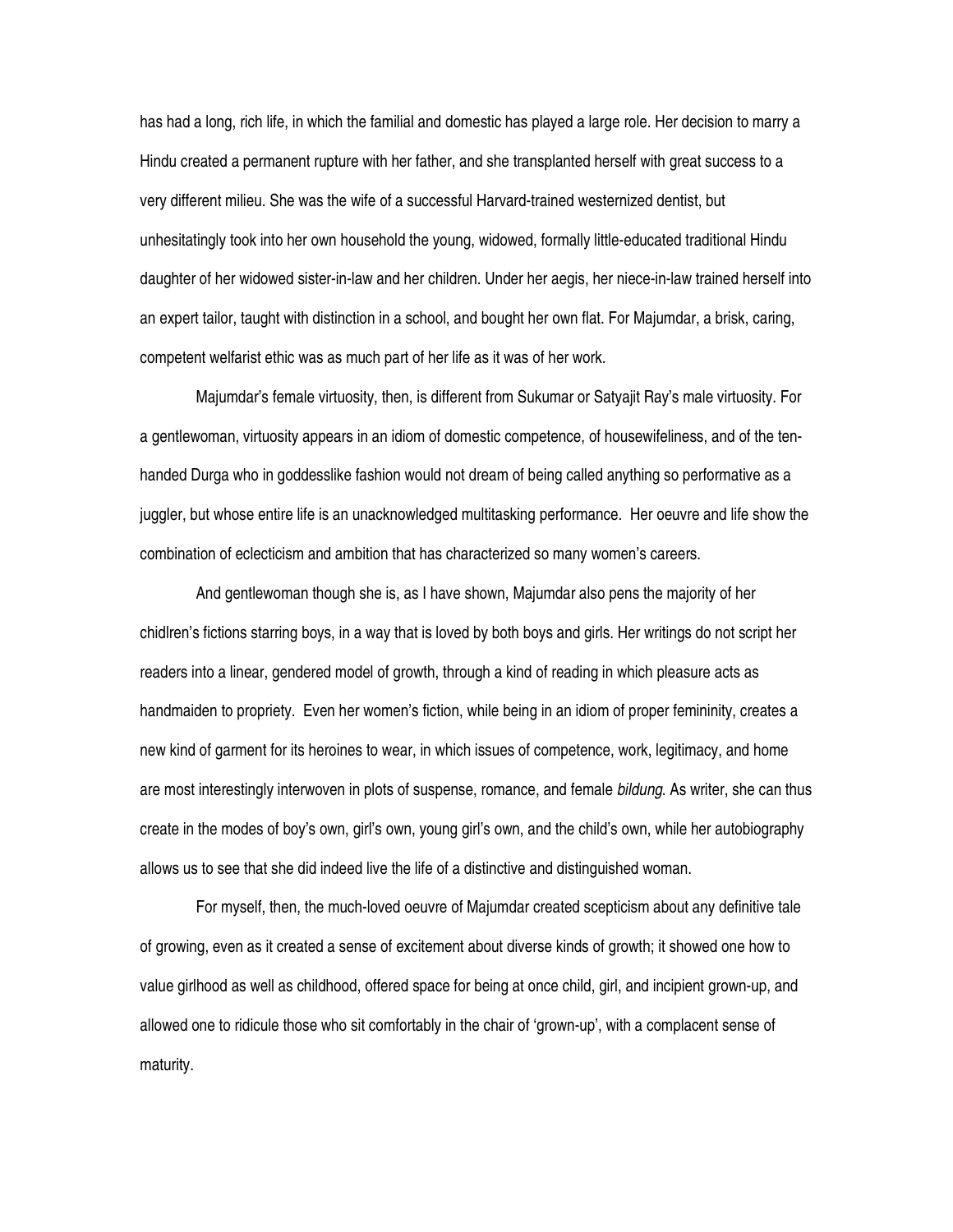This questioning model of growth and development, garnered from years of promiscuous reading as child/ girl, comes back to haunt me in my current professional field of gender and development studies. Powerfully entrenched notions of development have seen this as a field which opposed itself to voice and subjectivity, revelling instead in its world of technocratic utopias, big projects, and big dams. This paradigm has now shifted in favour of far greater attention given to voice, to the perceptions and narratives of subjects, to the need to be self-reflexive about the categories one inhabits as development researcher, and to virtues such as conversations and listening.

I close with memories of a field trip I had embarked on last year, to an economically poor, multicultural, paternal ancestral district of Murshidabad, in order to carry out a study I had designed (B. Bagchi). This was based on listening to and recording the perceptions and narratives of education by 10-14 year-old girls, and their sense of the threats and aspirations generated by their schooling or lack thereof. An omnibus of Majumdar's work, and the remembrance of the wizened Jhagru and his child-listeners, was as good a field-guide in avoiding canned analyses, in foregrounding the child's voice, and in exercising the imaginative empathy that makes such field-interviews a success, as a compendium on recording voices of the poor, of the sort that the World Bank now delights in bringing out (cf. Narayan).

This is only one of the rich, complex dimensions, ranging from hearing the voices of tribals imaginatively, to deepening one's knowledge of feminised civil society, to the power of the defamiliarising fantasy mode, that crowd Majumdar's work for children, girls, and adults, and make her such a happy hunting-ground for those of us who think passionately that questioning, non-linear, adventurous forms of growth and development are enriched by imaginative, engaged reading of narratives, real-life and fictional.